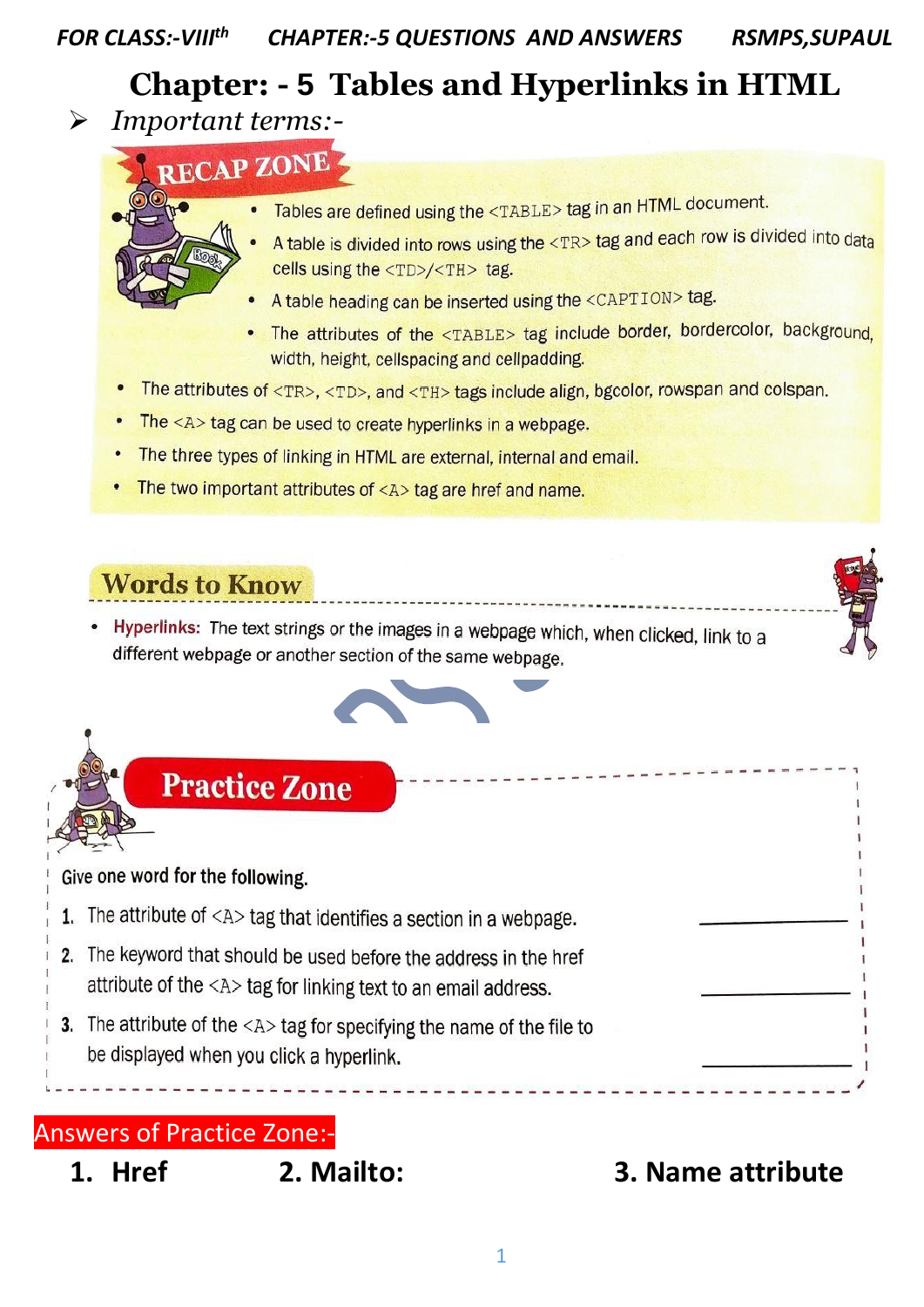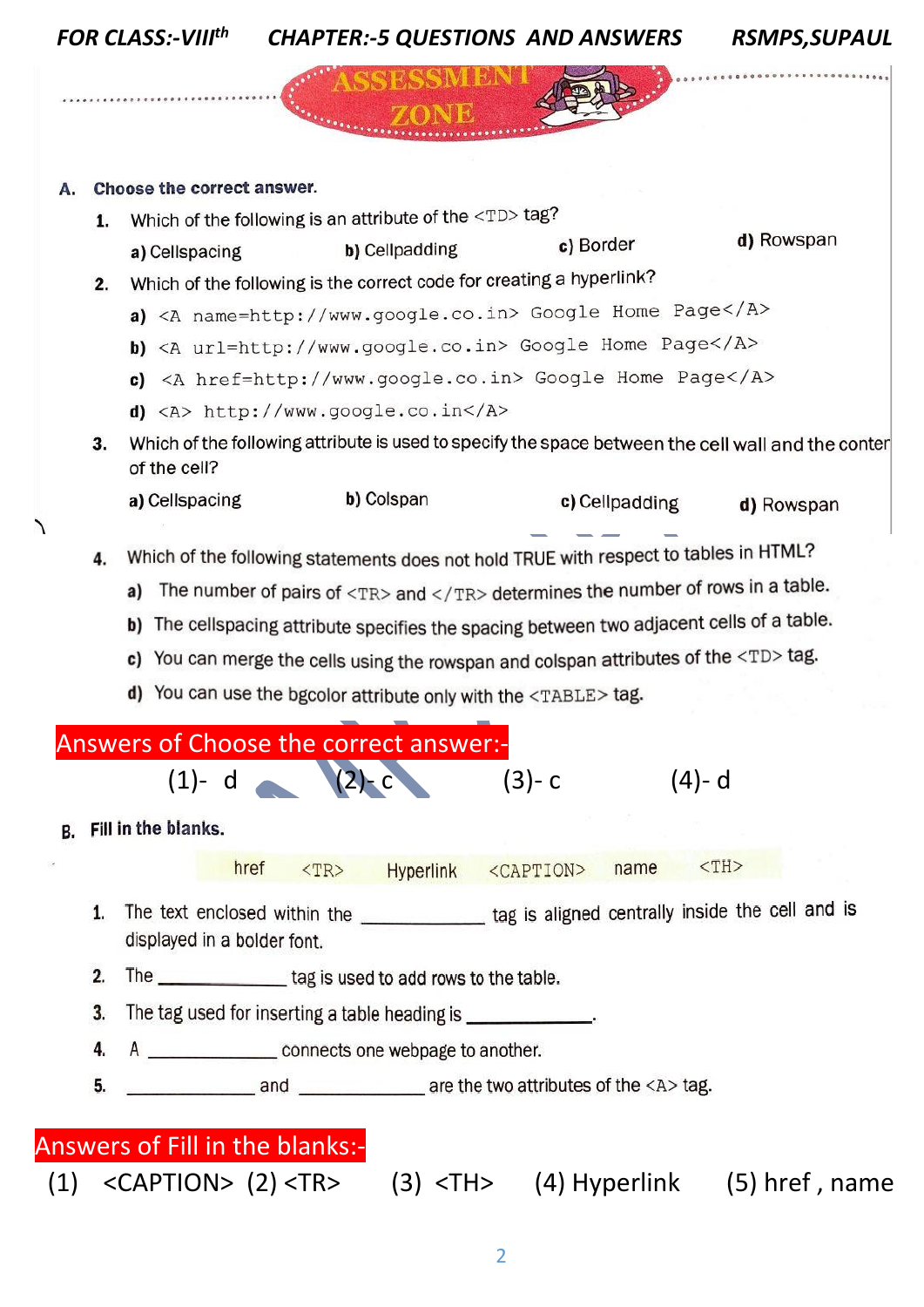- C. Answer the following questions.
	- 1. Differentiate between the following.
		- a)  $<$ TR $>$  and  $<$ TD $>$  tags
		- b) Cellspacing and Cellpadding attributes of <TABLE>tag
		- c) Rowspan and Colspan attributes of <TD> tag
		- d) Internal linking and external linking
	- 2. Give the use of Anchor  $(\langle A \rangle)$  tag.
	- How is internal linking done on a webpage? 3.
	- Explain with the help of an example how to link any text to an email address. 4.

### **C. Answer the following questions:-**

**1. Answer:-**

(a) <TR> tag defines a row in the table. It is the <TR> tag that divides a table into rows.

**But,**

<TD> tag defines a cell in the table. It is also used to represent all data in the cell.

(b) Cellspacing:- It specifies the space between two adjacent cells.

### **But,**

Cellpadding:- It specifies the space between the edge of a cell and the contents of the cell.

(c) Rowspan:- It specifies the number of rows a data cell should span.

## **But,**

Colspan:- It specifies the number of coloumns a data cell should span.